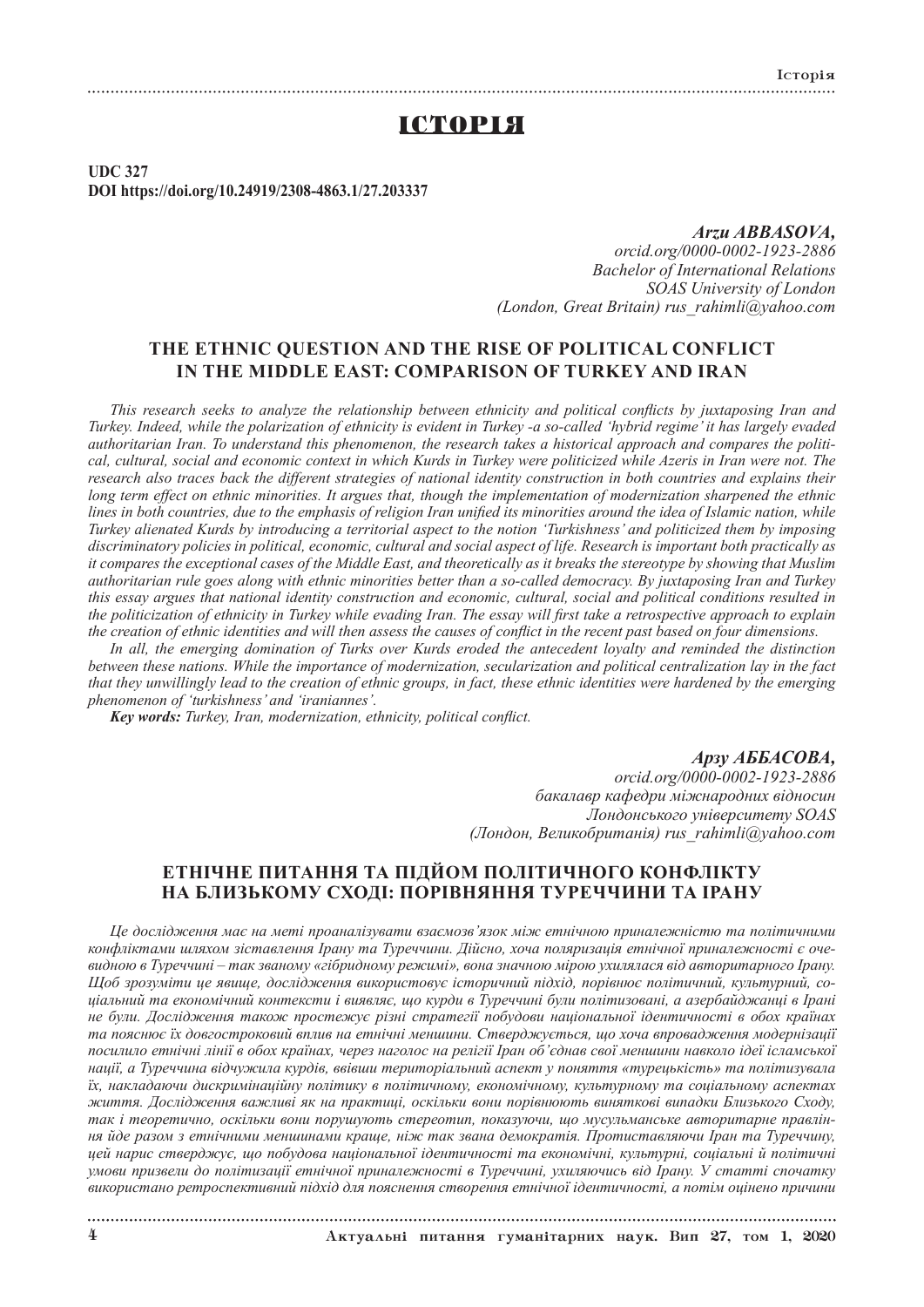# Abbasova А. The ethnic question and the rise of political conflict in the Middle East...

*конфлікту в недавньому минулому на основі чотирьох вимірів. Загалом, панування турків над курдами розмило лояльність попередників і нагадало про відмінність між цими народами. Хоча важливість модернізації, секуляризації та політичної централізації полягає в тому, що вони мимоволі призводять до створення етнічних груп, насправді ці етнічні ідентичності посилюються зароджуваним явищем «турецькість» та «іранське».*

*Ключові слова: Туреччина, Іран, модернізація, етнічна приналежність, політичний конфлікт.*

**Introduction.** Recent years have seen a correlation between ethnicity and rising political conflicts. Thus, African states got more attention in this debate, in fact, successors of the multiethnic empires have been overlooked. Aiming to refill this gap in the research area this essay will focus on Turkey and Iran and will try to come out with an answer to the question why ethnicity has resulted in political conflict in the former but not in Iran. This research is important both practically as it compares the exceptional cases of Middle East, and theoretically as it breaks the stereotype by showing that Muslim authoritarian rule goes along with ethnic minorities better than a so-called democracy. By juxtaposing Iran and Turkey this essay argues that national identity construction and economic, cultural, social and political conditions resulted in politicization of ethnicity in Turkey while evading Iran. The essay will first take a retrospective approach to explain the creation of ethnic identities and will then assess the causes of conflict in recent past based on four dimensions. It is worth to note that, this essay takes a constructivist point of view and agrees with Horowitz's (1985a) definition of ethnicity which claims that 'ethnic groups are constantly created and recreated' (Newman, 1991a:464). The paper will limit itself by considering events from 1920 and onwards.

**Case selection.** Similar geographical location, belief in Islam, being successors of Ottoman and Persian empires respectively, makes these cases comparable and allows to apply the most similar systems design. Plausibly, the multiethnic structure of Turkey and Iran is inherited from their predecessor empires. On one hand, Persians only account for 51% of the population and are followed by 24% Azeris-Iran's largest minority (Byman et al, 2001). On the other hand, the figures in Turkey reveal that while Turks compose the 72.5%, Kurds constitute 12.7% of the population (World Atlas, 2017). Thus, according to statistics Iran hosts more ethnicities, it has mostly avoided the resurgence of conflict while Turkey with relatively fewer percentage of ethnicities failed to do so. Nonetheless both countries adopted similar policies at initial stages of development, with the emergence of Iranian Islamic Republic the minorities were unified under the umbrella of Islamic Sharia which led to a long-term stability. In contrast, by excluding Kurds in early Republic period Turks unwillingly initiated a conflict which got politicized in the last three decades.

Indeed, the official data reveals that from only 1983 to 1999 the conflict between Kurds and Turks resulted in 5000 dead and 10000 injured civilians (Jacoby and Tabak, 2015). The comparison of these cases below will suggest a plausible explanation to these diverse outcomes.

**National Identity Construction.** In discussion of ethnicity and political conflict, there is a need to take a historical approach and identify how the notion of ethnic identity emerged. Iran and Turkey both embraced modernization, which was followed by political centralization and secularization. Expecting to assimilate ethnicities and create a unified nation in return both states experienced the emergence of ethnic identities. Thus, while in Turkey ethnic identity was hardened following the recreation of Turkishness, by using the power of religion Iran overcame the possible politicization.

*Modernization, centralization, secularization:*  Study of ethnicity in politics was evolved by various theories. Based on the writings of Marx and Durkheim the 20th century 'melting pot' modernization theory believed that modernization will lead to assimilation of ethnicities (Newman, 1991b). Hoping to build a strong centralized state with homogenous society, the majority of the developing states including Turkey and Iran implemented modernization. However, it turned out that disregarding ethnic, linguistic and class diversity in this process created ethnic identities while also stressing the civic aspect of the Azeri and Kurdish nation respectively. In Iran this period commenced with Reza Khan, the first king of Pahlavi, toppling Qajar dynasty from the throne in 1921 (Aghajanian, 1983a). Aiming to overcome the chaos after the collapse of Qajars' he gave a start to several reforms' first of which were the organization of strong army and political centralization (ibid). Political centralization included unification of Persian language and culture, resettlement of ethnic people, and intervention to local communities (ibid). Alongside, the introduction of secularization and westernism ideas, which could not be implemented completely, resulted in government facing off the highly religious local communities. In fact, as Atabaki claims, the Reza Khan's 'one countryone nation' motto was damaged by the revolt of Azeri's with the leadership of Khiyabani (Atabaki, 2005a:32). Opposing centralization and secularization, Khiyabani and his comrades demanded regional initiatives in the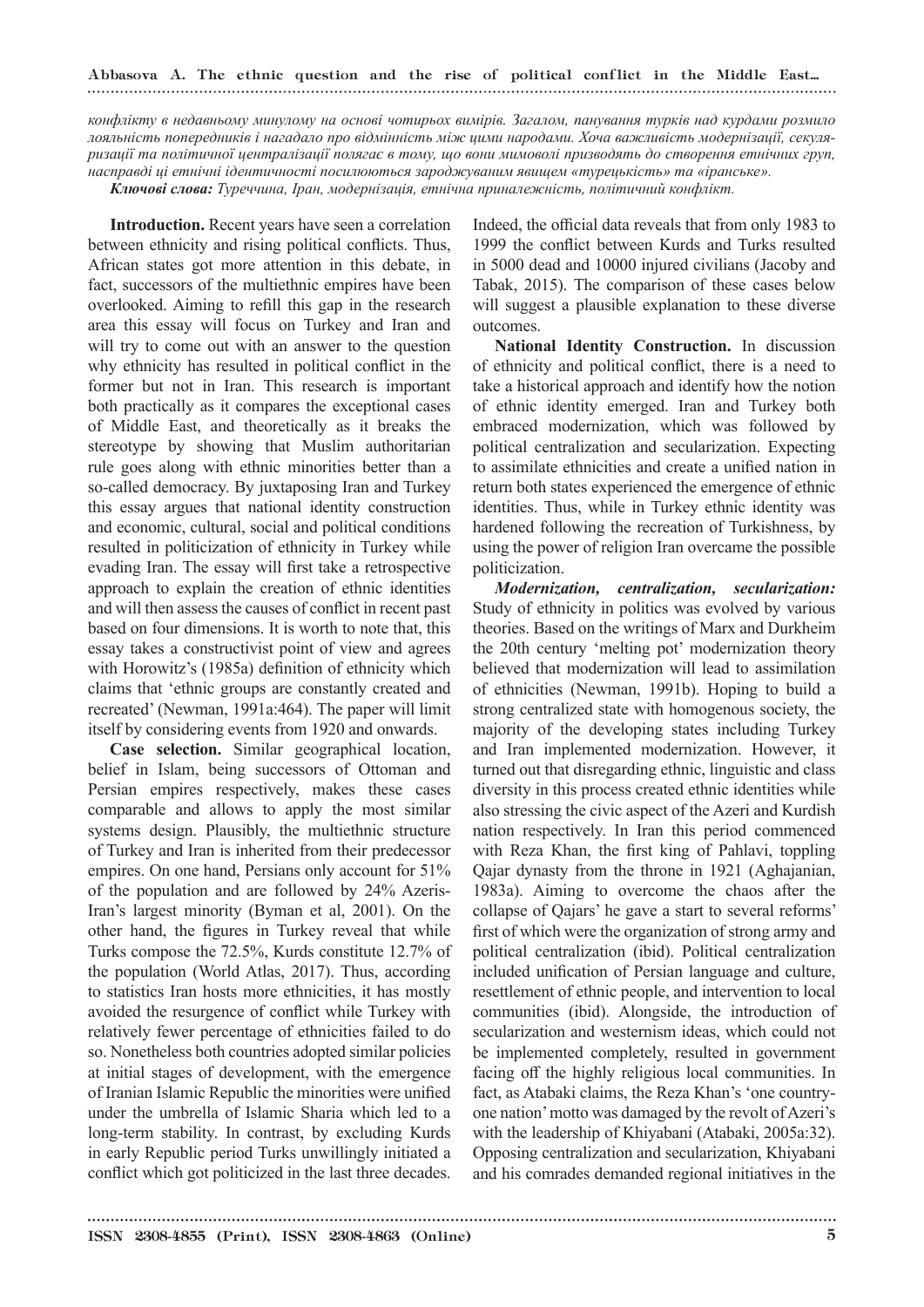reforms (ibid). Indeed, Newman (1991c) explains such mobilization by claiming that the creation of new ethnic ideologies, institutions and ethnic political identities was the result of the demolition of old ethnic loyalties. Consequently, the Khiyabani revolt stimulated other ethnic tribe risings' and plummeted with a nationwide Nahbat-e Melli movement which pressured the government to abandon its despotic reforms and allocate more autonomy to provinces (ibid). Thus, the movement achieved success it also awakened ethnic minorities and made them realize their power.

Simultaneously, the creation of the Kurdish ethnic identity in Turkey was an obvious outcome of modernization. With the emergence of Turkish Republic in 1923 modernization, secularization and centralization reforms were executed. However, apart from Iran where reforms concerned all minorities, in Turkey these 'detribalization policies' systematically targeted Kurdish people in particular by prohibiting their language, clothes, even names and tribes (Yeğen, 2007a:222). Firstly, targeting tribes, which constituted the base of Kurdish identity, showed the secessionist nature of the policies (Yavuz, 2001a). Secondly, the economic centralization destroyed the last stand of possible Kurdish unification. This is because after the collapse of Ottoman Empire the Kurdistan was divided among three states, namely Turkey, Iraq and Syria thus, economic and trade relations between Kurdish people still existed (Yeğen, 2007b). The new regulations demanding Kurds to join national economy of Turkey hardened the national borders and cut the last tie of connection with their fellows (ibid). Lastly, the secularization introduced with the abolition of Caliphate in 1924 shifted Ottoman-Muslim millet (nation) to a secular Turkish identity excluding Kurds (ibid). In all, the emerging domination of Turks over Kurds eroded the antecedent loyalty and reminded the distinction between these nations. While the importance of the modernization, secularization and political centralization lay in the fact that they unwillingly lead to the creation of ethnic groups, in fact, these ethnic identities were hardened by the emerging phenomenon of 'turkishness' and 'iraniannes'.

*'Turkishness' and 'Iraniannes':* In the 19th century after being defeated by Russians and signing peace treaties with Britain, the formation of new borders took place in Iran which led to the establishment of the highly territorialized Iranian identity (Atabaki, 2005b). Regarding territory as the source of Iranianness the state persuaded ethnic groups to fight for the territorial integrity of Iran, thus the uprisings' of Azeri's and Kurds' indicate that such definition triggered alienation rather than unification. Nonetheless, the religo-centric construction of Iraniannes with the establishment of

the Iranian Islamic Republic changed the situation on a dime (Crane and Lal, 2008a). By using the amalgamating influence of Shia Islam, Iran easily overcame the Kurdish revolts especially in the 1980s (ibid). In fact, Ayatollah Khomeini skillfully used the religion while talking about ethnic minorities and by emphasizing the equality that Islam obliges he stated 'There is no difference between Muslims who speak different language… Everybody shall enjoy the protection of Islam' (Atabaki, 2005c:38, Crane and Lal, 2008b:42). Such legitimization of Iranianness proved itself in 1988 Iraq war when the content of war was depicted in 'Shia Iran versus Sunni Iraq' framework (Atabaki, 2005d). In all, by using religion Iran not only unified the minorities but also formed a feeling of attachment to the Islamic nation. Interestingly, in Turkey, the process occurred to be vice-versa. During Ottoman Empire, the Ottoman millet (nation) was defined by their religious affiliation (Akturk, 2009a). Thus, after the War of Liberation, the 'Turkishness' was reconstructed bringing the cultural and territorial aspect to the context (Somer, 2004a). The famous quote of Ataturk "happy who calls him Turk" is a great example of how territory replaced the religion as a tool of unification (Akturk, 2009b:894). On the other hand, regarding it as a betrayal to the Islamic brotherhood and to the alliance of Sunni-Islam the first uprisings of Kurds' took place during 1925–1938 (ibid). Aiming to preserve religio-tribal construction of Kurdish region, Sheik Said movement in 1925 mobilized hundreds of people. Thus, the violent assassination of Sheikh Said planted the seed of hatred and lead to continuous uprisings starting from the 1930s (Yavuz, 2001b). Nonetheless, with the rise of these revolts Turks stigmatized Kurd's as 'reactionary, backward, and dangerous' which caused to enter a new politicized period of Kurdish identity (ibid:8). Therefore, Somer (2004b:241) reveals that rebellions of 1920-1930 hardened Kurdish nationalism and as it was a 'two-way relationship' the rise of Turkish nationalism caused the same for the Kurdish. Nevertheless, at this point of the discussion one could argue that declaring the renewed ethnic definition of Turkishness as the origin of conflict could be misleading as, besides Kurds, Alevis, Lazs, Chechens are also Muslim. So the question arises why it was only Kurds but not the other ethnic groups who reacted aggressively to this change?

**Economic, social, cultural and political aspects.**  In the discussion of distinct Kurdish early politicization, there is a need to look at the factors that contributed to it. To do so, Horowitz's (1985b) psychological dynamic to conflictual modernization theory will be applied to this case. By proposing a new approach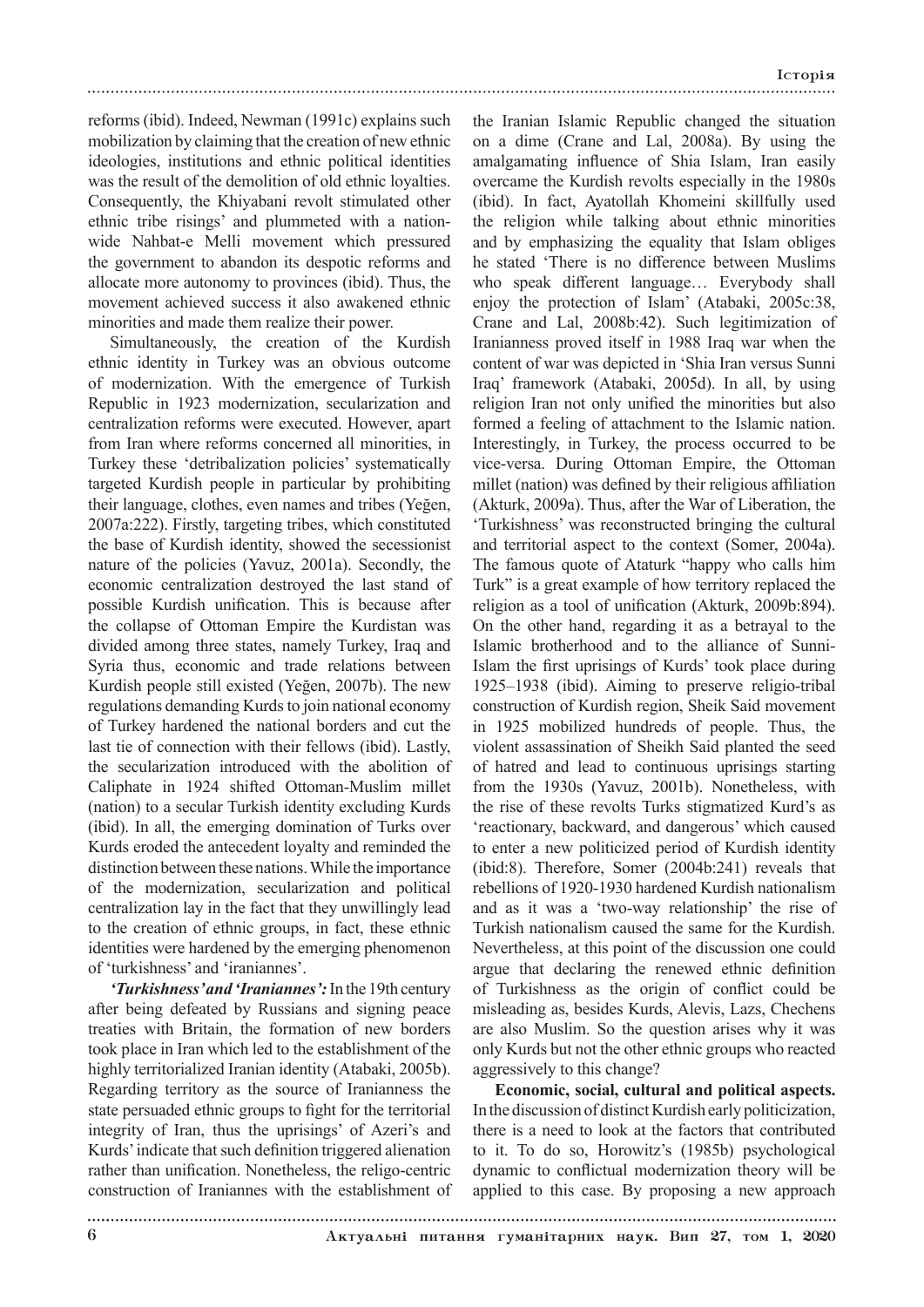Abbasova А. The ethnic question and the rise of political conflict in the Middle East...

to the literature, he argues that though modernization created a base for ethno political activity, indeed this activity was deepened by the political, economic and social factors (Newman 1991d). This section will look at all four dimensions that contributed to the rise of ethnopolitical conflict in Turkey while preventing it from Iran.

*Economy:* Somer (2004c) argues that after the centralization, one of the main causes of Kurdish uprisings was the economic deprivation of Southeastern Turkey where 70% of the Kurds reside. Indeed, statistics reveal that while in western region GNP per capita accounted for 2000\$, in the eastern region it was only 700\$ (Icduygu et al. 1999a). In addition, though Kurd region is well known for its rich natural resources, its abundance does not contribute to the development of the region, rather benefits the extractors (Haddad, 2001a). Also, the South-East Anatolian Project (GAP), which had the aim to trigger the economic development of eastern part of Turkey with building dams on rivers excluded only Kurdish villages (ibid.). Plausibly, such economic discrepancy associated only with Kurdish region of the country forced people to question their ethnic identity and their economic dissatisfaction mobilized them. On the other, it is undeniable that modernization and centralization also resulted in economic differentiation of the regions in Iran. In fact, rising oil revenues and attention to industrialization while ignorance of agriculture, from which economic condition of minorities depended led to 'urban-biased economic growth' in Iran (Aghajanian, 1983b: 222). However, after Azeri's 1945–1946 revolution Iran decided to preserve good relations with the biggest non-Persian minority and promoted their business and economic activities (Crane and Lal, 2008c).

*Culture and society:* While economic struggles triggered a discontent, Kurds being the social and cultural target created an irremediable tension. Firstly, after the establishment of Turkish Republic Article 42.9 of the new constitution banned the use of all other languages (Human Rights Watch, 1999). In addition, the Kurdish villages were renamed by new Turkish names (ibid). The prohibition of publishing in Kurdish in 1983 and still ongoing restrictions on broadcasting and political activities suppressed the Kurdish people (ibid). Moreover, although primary education is compulsory in Turkey according to statistics the 'two Kurdish men in every five and two Kurdish women in every three' has never attended schools (Icduygu et al, 1999b). Consequently, the lack of education and inadequate expertise in Turkish restrict the economic opportunities available to Kurds (ibid). Indeed, according to Dune (Haddid, 2001a), 3 out of 12 million Kurds have moved to urban cities

because of the limited workplace and as Icduygu et al. (1999c) reveal the left majority turned their head to radical terrorist movements like PKK. Nonetheless, while Iran also conducted language centralization at the beginning of 20th century, afterward the Article 15 of the constitution of Iran-Islam Republic permitted the use of minority languages at schools and media (Atabaki, 2005). Also, the growing number of faculties in ethnic languages resulted in the exchange of cultures and further ensured homogeneity (ibid). Subsequently, Iran's cultural and social policies towards ethnicities contributed to the stability in its political arena.

*Politics:* Though Turkey is considered to be the most democratic country in the region, in fact, it is also the one subjugating the political rights of the minorities. Starting from 1990s pro-Kurdish journalists were prisoned and the newspapers were prohibited (Haddid, 2001c). Only in 1993, 107 journal workers were fired because of their support to PKK (ibid). In case of demanding linguistic or cultural rights political parties are still accused for 'creating minorities'(Human Rights Watch, 2017). Thus, it is worth to note that Turkey's cooperation with the EU and will to become its member has put an obligation on its shoulders about the ethnic minorities. Indeed, the 1991 law which lifted linguistic restrictions was due to EU's pressure (Somer, 2004d). Also, President Demirel took a step for reconciliation by recognizing his Kurdish ties (ibid). However, such essentialization of Kurdish identity, in contrast, led to the increase of Kurdish mobilization. Also, the fact that Turkey's candidacy was denied by the EU commission in 2018 makes it hard to foresee the further evolvement of ethnic politics in the country. On the other hand, in the discussion of the political context, Iran has obviously granted more rights to its minorities. The establishment of Azerbaijani Democratic Government in 1945–1946 and its oneyear long autonomy challenged Iran to rethink its policies towards Azeris' (Grebennikov, 2013). In this regard especially the Khomenei government is known with its sympathy towards Azeris (ibid). After 1990s Azeris took an active part in the political arena of Iran and are well represented in the bureaucracy and military (ibid). It is worth to note that the Supreme Leader of the Iran Ali Khamenei is also ethnically an Azeri (Crane and Lal, 2008d). In all, though economic, social, cultural and political suppressions have in their turn triggered mobilization of Kurds, Turkey's non-linear and discriminative politics have made ethnopolitical uprisings inevitable.

Though the creation of ethnic identities has evolved in last century, its politicization is a recent phenomenon. While modernization, secularization, centralization in both countries defined ethnic minorities its hardening

ISSN 2308-4855 (Print), ISSN 2308-4863 (Online) 7